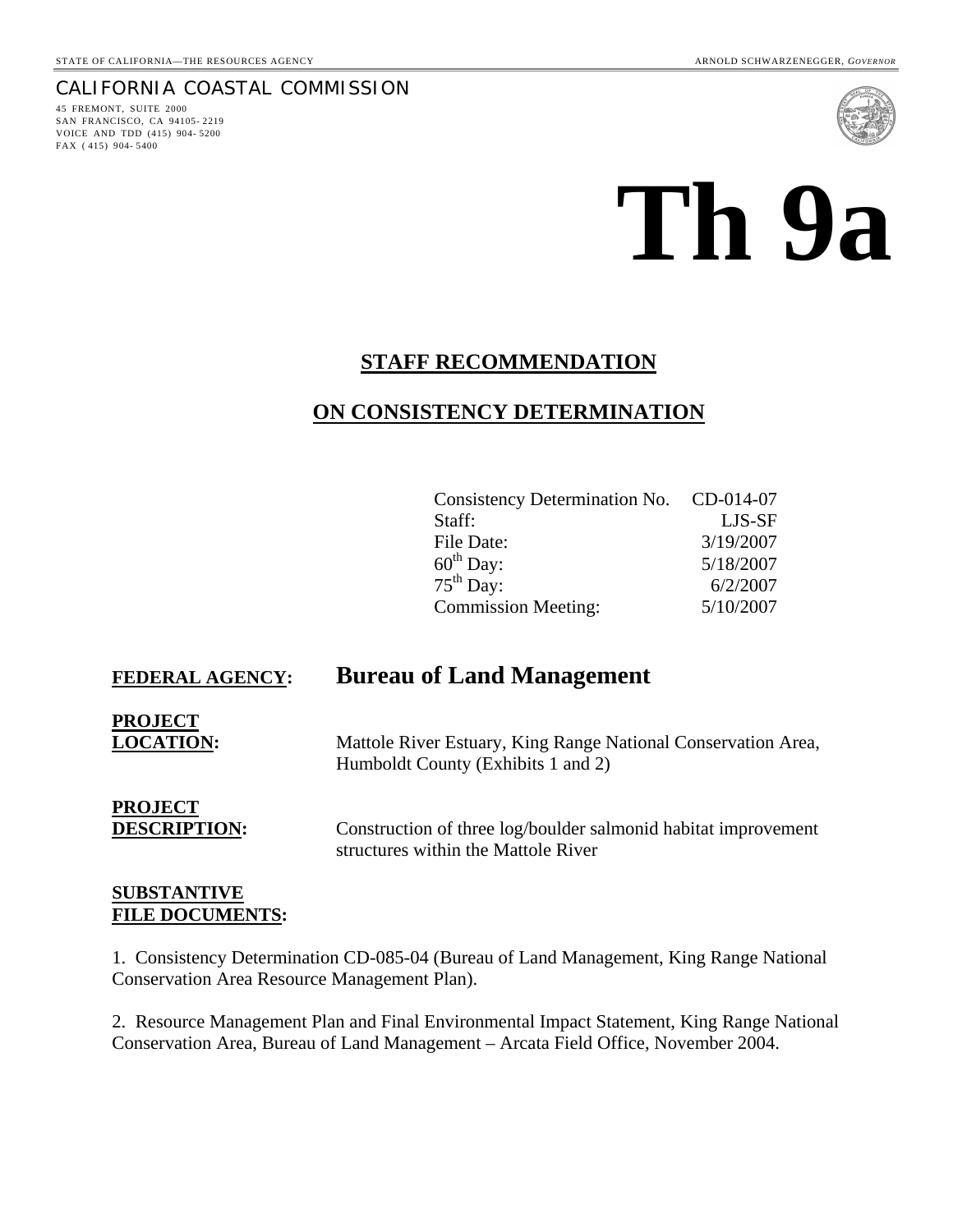### **EXECUTIVE SUMMARY**

The Bureau of Land Management has submitted a consistency determination for the construction of three log-boulder structures on BLM land in the Mattole River Estuary area of the King Range National Conservation Area to provide pool habitat for juvenile salmon and steelhead. The project objective is to increase the value of the estuarine habitat by creating pools and adding stream cover components. The BLM will construct the in-water structures using standard techniques and materials as described in California Department of Fish and Game's *California Salmonid Stream Habitat Restoration Manual (CDFG 2003)*, techniques developed by the Mattole Salmon Group, and coordinate the installation with the National Marine Fisheries Service (NMFS). Construction access to the work site will use Lighthouse Road and BLM's estuary public access road located south of the main river channel. BLM will install a temporary railroad flatcar bridge to span the main river channel in order to provide construction vehicle access to the primary gravel bar, which will then be traversed to its downstream terminus where stockpiling of construction logs, rootwads, and boulders (obtained from an off-project site) and installation of the habitat structures will occur. Construction will occur in June 2007 to take advantage of low river flow and dry weather, and prior to closure of the river mouth, formation of the lagoon, and the resulting increase in water surface elevation in the estuary. Construction work is expected to last from between two to three weeks.

Salmonid habitat quality in the Mattole River estuary is presently of low value and the three proposed log/boulder habitat improvement structures would provide needed pool and cover components for threatened coho and Chinook salmon and steelhead. The project is consistent with estuarine habitat restoration goals found in the *Resource Management Plan* for the King Range National Conservation Area, and the National Marine Fisheries Service concluded that the project will enhance fish habitat in the estuary. The proposed structures meet the Coastal Act Section 30233(a) allowable use, alternatives, and mitigation tests for fill of estuarine waters, and the project is consistent with the marine resource, estuarine habitat, and water quality policies of the CCMP (Coastal Act Sections 30230, 30231, and 30233).

A variety of water-oriented recreational activities presently occur in the Mattole River estuary, including camping, beachcombing, hiking, fishing, boating, and vehicle access into the estuary and onto the gravel river bars. While the proposed project will use an existing public access road within the estuary to reach the project site, the BLM will not close or restrict existing public access routes or recreational areas in or adjacent to the Mattole River estuary during the threeweek construction period in June 2007, except for the immediate area where installation of the habitat structures will occur. The proposed habitat improvement structures will not adversely affect public access to and recreational activities within the Mattole River estuary, and the project is consistent with the access and recreation policies of the of the CCMP (Coastal Act Sections 30210-13 and 30220).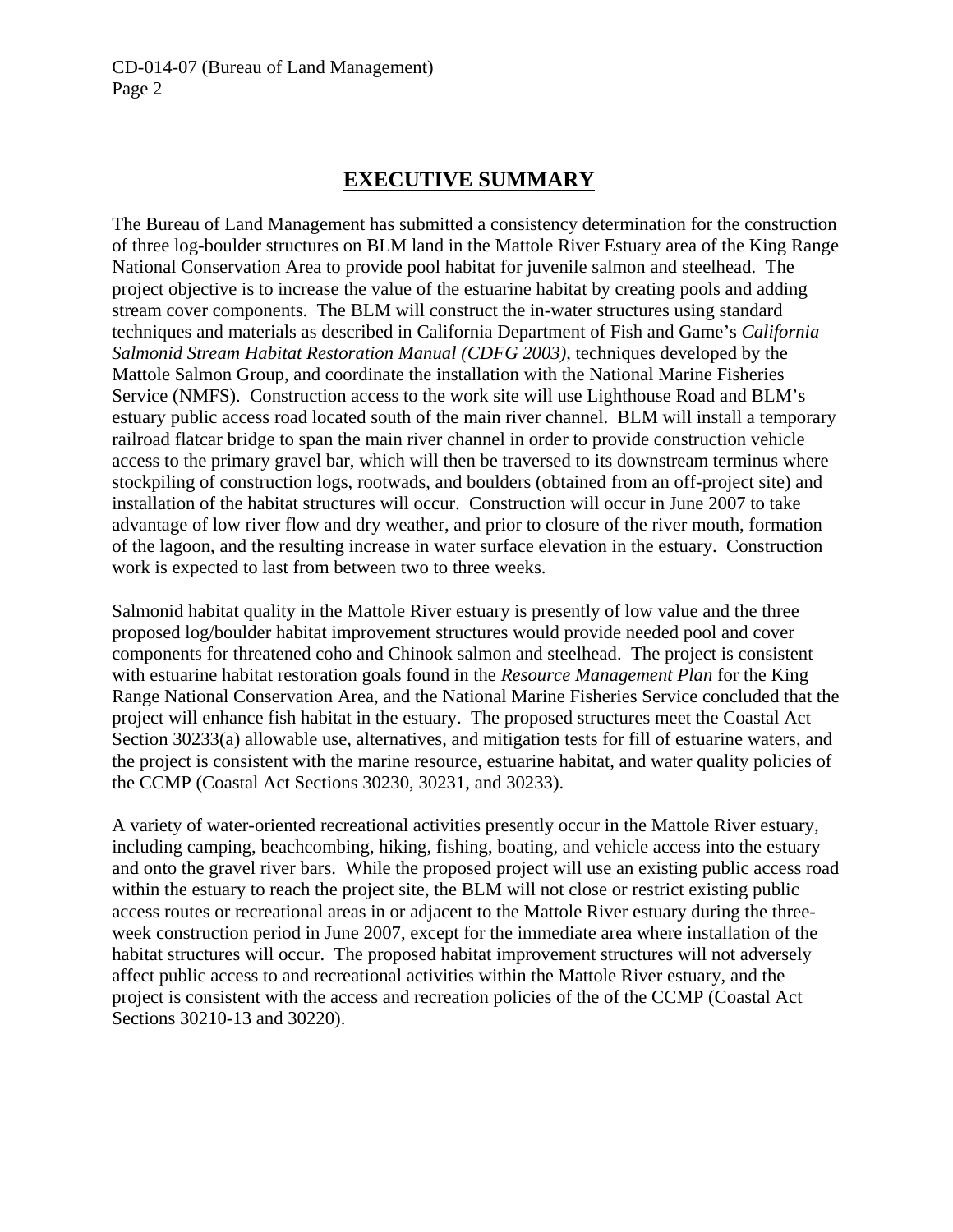#### **STAFF SUMMARY AND RECOMMENDATION**

#### **I. STAFF SUMMARY.**

**A. Project Description.** The Bureau of Land Management (BLM) proposes to construct three log-boulder structures on BLM land in the Mattole River Estuary area of the King Range National Conservation Area to provide pool habitat for juvenile salmon and steelhead (Exhibits 1-3). The BLM reports in its consistency determination that the estuary provides important habitat to juvenile salmon and steelhead as they transition from a freshwater to saltwater regime, but that conditions in the estuary are currently of low value to due a lack of pool habitat and vegetative cover. The project objective is to increase the value of the estuarine habitat by creating pools and adding stream cover components. The project site is located downstream of two similar structures installed three years ago by the Mattole Salmon Group, a local non-profit organization with a decade-long history of working with the BLM on habitat restoration projects and who will also participate in the construction of the proposed project.

The BLM will construct the in-water structures using standard techniques and materials as described in California Department of Fish and Game's *California Salmonid Stream Habitat Restoration Manual (CDFG 2003)*(Exhibit 4), techniques developed by the Mattole Salmon Group, and coordinate the installation with the National Marine Fisheries Service (NMFS). The proposed structures will be located as points on a rough line starting immediately upstream of the junction of the Mattole River Estuary and Collins Gulch at an angle approximately 45 degrees downstream. BLM states that the cross-section of the estuary is broad and that the location of the main river channel in the estuary varies during the summer months. Installation of three structures will increase the likelihood that one or more will always be near the main river channel, encouraging active scouring of deeper pools for summertime salmonid habitat. The precise location of the three structures will be determined by BLM in coordination with NMFS and BLM's project contractor.

Construction access to the work site will use Lighthouse Road and BLM's estuary public access road located south of the main river channel. BLM will install a temporary railroad flatcar bridge to span the main river channel in order to provide construction vehicle access to the primary gravel bar, which will then be traversed to its downstream terminus where stockpiling of construction logs, rootwads, and boulders and installation of the habitat structures will occur. All logs, rootwads, and boulders will be purchased and brought onto the river bar from an offproject site via heavy equipment. The precise location of the temporary bridge and the temporary roadway terminus will be governed by the location and size of the main river channel and gravel bars in June 2007. Depending on the morphology of the gravel bar, an excavator may need to fortify an abutment area for the temporary bridge at the edge of the river channel using on-site gravel. If the excavator needs to operate from within the river channel, a silt fence will first be installed to isolate the work area.

Prior to the start of construction, any salmonids located in the project area will be removed by seine netting or electroshocking and moved upstream to similar habitat. At each habitat structure site a temporary, circular-shaped gravel berm will be constructed and will be surrounded by a silt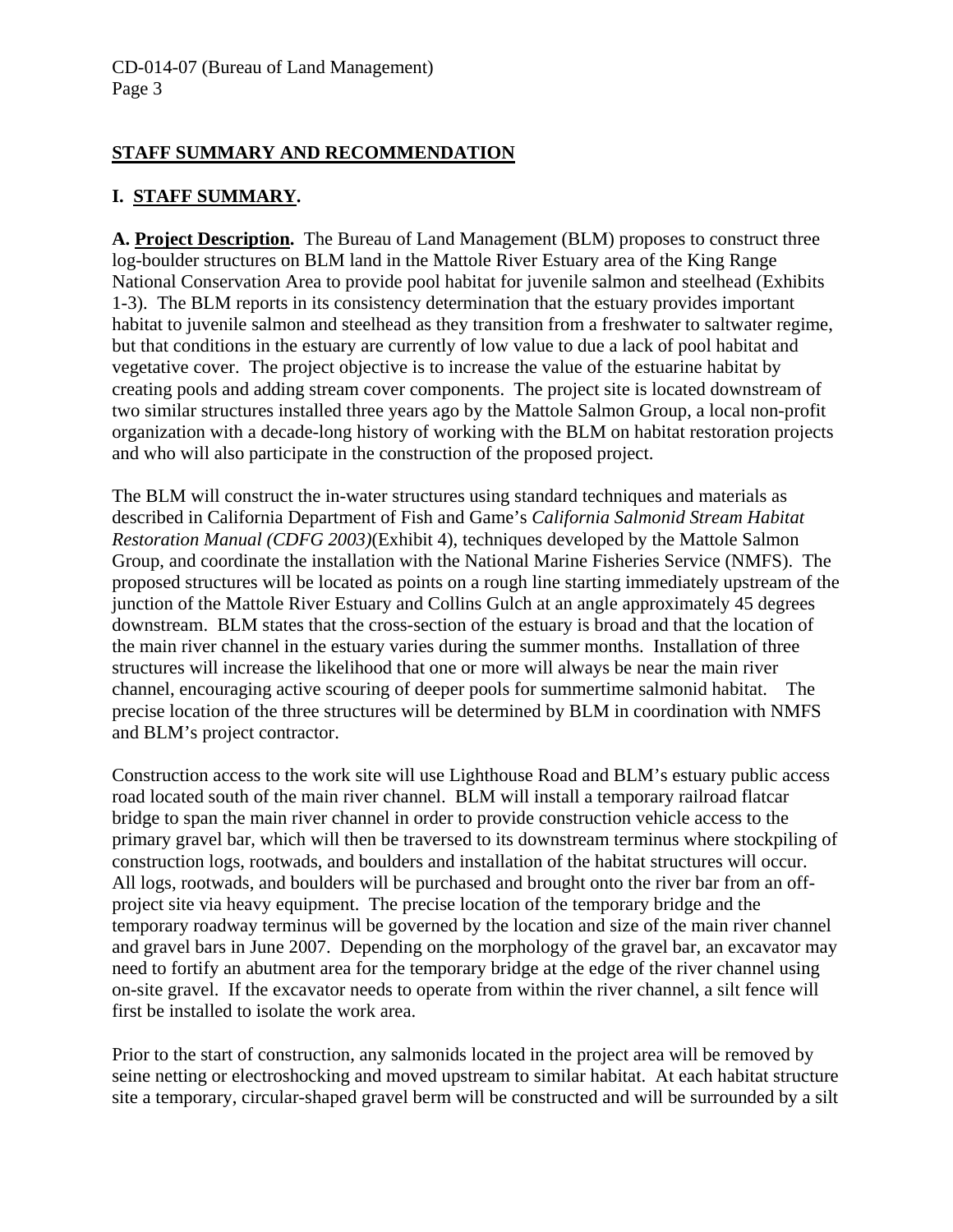fence; the berm and fence are designed to reduce short-term sediment increases during construction and to prevent fish from re-entering each of the project sites. The area within the berm will be dewatered and the excavator, working from the river bar, will place the logs, rootwads, and boulders within each of the three structure sites. Ground crews will then secure and cable together the rock and wood connections. The consistency determination provides additional details on the securing of the habitat structures:

*The instream structures proposed for installation will be "log, root wad and boulder combinations" as defined on pages VII-26-28 of the Restoration Manual. Large boulders (1.5-ton minimum) will be incorporated as ballast where appropriate on a site-specific basis. Structures will be securely anchored in place and unitized using standard cabling and pinning techniques, following the successful model of previous work. Each structure will have a volume of ten to fifteen cubic yards.* 

*All cabling and pinning will be carefully planned and conducted so as to maximize anchoring strength and minimize visibility and exposure. Marine grade epoxy resin will be used to anchor cable and threaded rebar to boulders or bedrock, with a minimum hole depth of 18" in native sandstone. Pinning of structures will be done with 1-1/4" threaded rebar, and secured with cast anchor nuts and heavy-duty plate washers. In all pinning applications, plate washers will be recessed into sound wood by chain sawing.* 

Construction will occur in June 2007 to take advantage of low river flow and dry weather, and prior to closure of the river mouth, formation of the lagoon, and the resulting increase in water surface elevation in the estuary. Construction work is expected to last from between two to three weeks.

**B. Federal Agency's Consistency Determination.** The Bureau of Land Management has determined the project consistent to the maximum extent practicable with the California Coastal Management Program.

#### **II. STAFF RECOMMENDATION.**

The staff recommends that the Commission adopt the following motion:

**MOTION**: I move that the Commission **concur** with consistency determination CD-014-07 that the project described therein is fully consistent, and thus is consistent to the maximum extent practicable, with the enforceable policies of the California Coastal Management Program (CCMP).

#### **Staff Recommendation:**

The staff recommends a **YES** vote on the motion. Passage of this motion will result in an agreement with the determination and adoption of the following resolution and findings. An affirmative vote of a majority of the Commissioners present is required to pass the motion.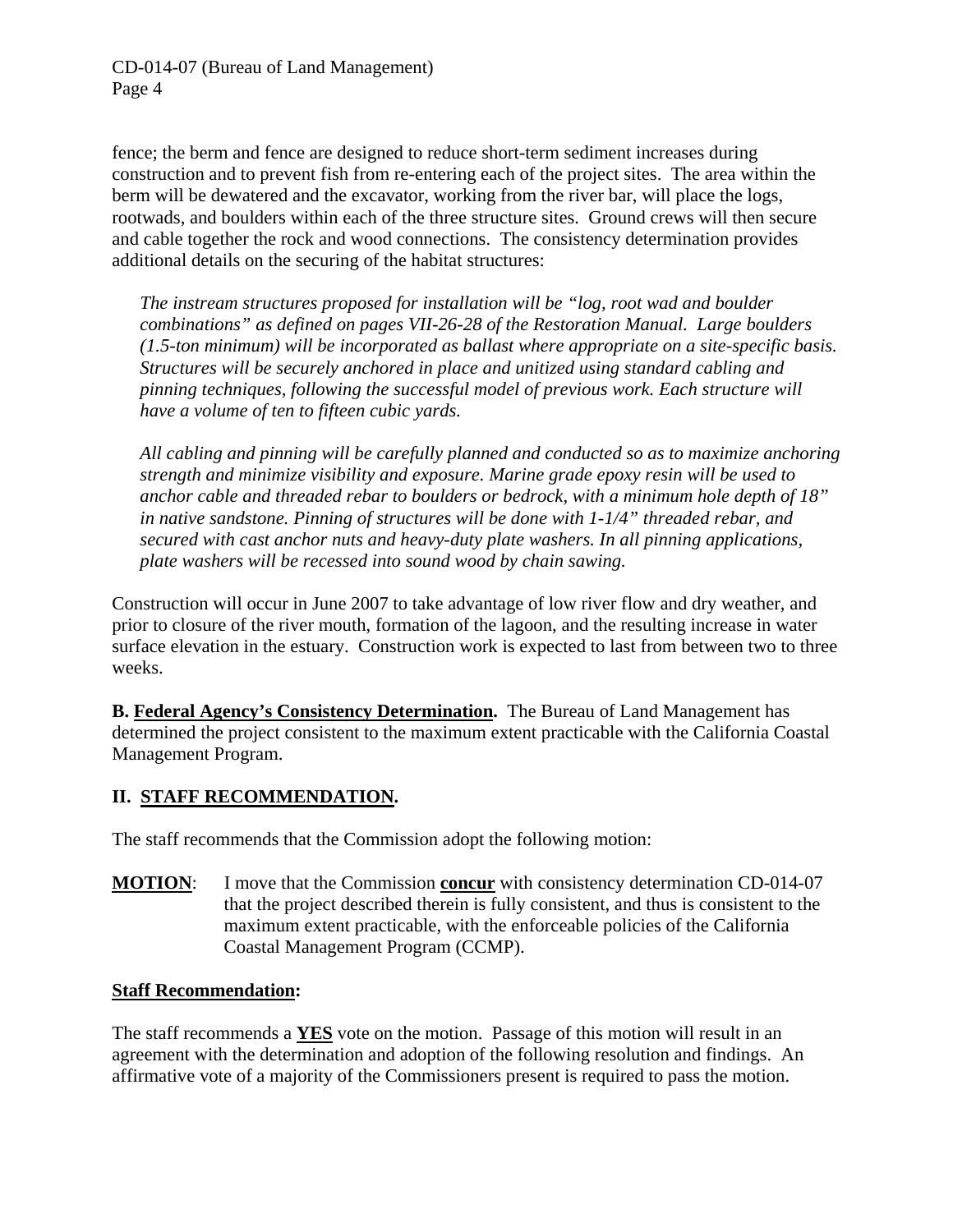#### **Resolution to Concur with Consistency Determination:**

The Commission hereby **concurs** with the consistency determination by the Bureau of Land Management, on the grounds that the project described therein is fully consistent, and thus is consistent to the maximum extent practicable, with the enforceable policies of the CCMP.

#### **III. Findings and Declarations:**

The Commission finds and declares as follows:

#### **A. Estuarine Habitat and Marine Resources.** The Coastal Act provides:

*Section 30230. Marine resources shall be maintained, enhanced, and where feasible, restored. Special protection shall be given to areas and species of special biological or economic significance. Uses of the marine environment shall be carried out in a manner that will sustain the biological productivity of coastal waters and that will maintain healthy populations of all species of marine organisms adequate for long-term commercial, recreational, scientific, and educational purposes.* 

*Section 30231. The biological productivity and the quality of coastal waters, streams, wetlands, estuaries, and lakes appropriate to maintain optimum populations of marine organisms and for the protection of human health shall be maintained and, where feasible, restored through, among other means, minimizing adverse effects of waste water discharges and entrainment, controlling runoff, preventing depletion of ground water supplies and substantial interference with surface water flow, encouraging wastewater reclamation, maintaining natural vegetation buffer areas that protect riparian habitats, and minimizing alteration of natural streams.* 

#### *Section 30233*

*(a) The diking, filling, or dredging of open coastal waters, wetlands, estuaries, and lakes shall be permitted in accordance with other applicable provisions of this division, where there is no feasible less environmentally damaging alternative, and where feasible mitigation measures have been provided to minimize adverse environmental effects, and shall be limited to the following:* 

*. . .* 

*(7) Restoration purposes. . .* 

*(c) In addition to the other provisions of this section, diking, filling, or dredging in existing estuaries and wetlands shall maintain or enhance the functional capacity of the wetland or estuary. Any alteration of coastal wetlands identified by the Department of Fish and Game, including, but not limited to, the 19 coastal wetlands identified in its*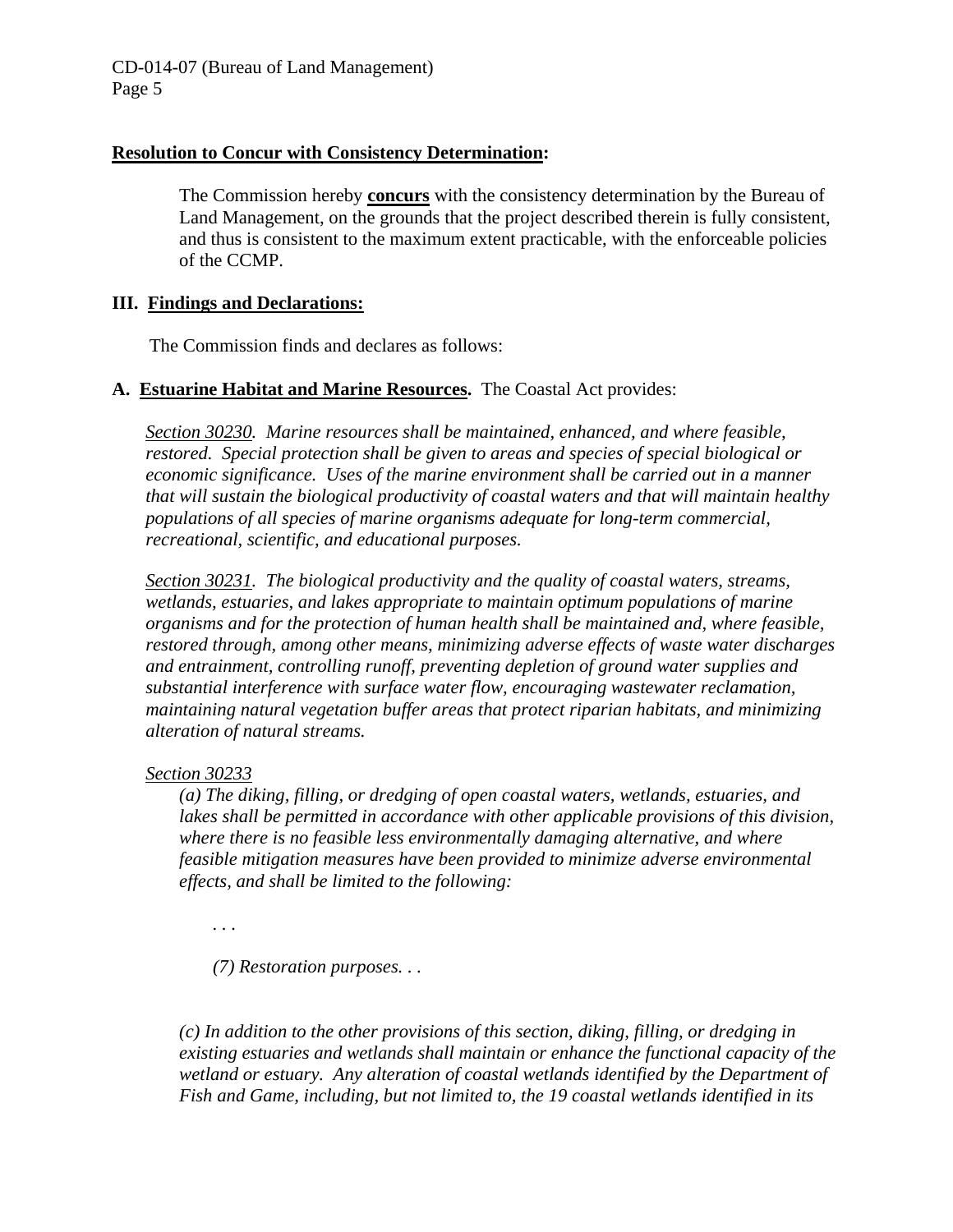*report entitled, "Acquisition Priorities for the Coastal Wetlands of California", shall be limited to very minor incidental public facilities, restorative measures, nature study, commercial fishing facilities in Bodega Bay, and development in already developed parts of south San Diego Bay, if otherwise in accordance with this division . . . .* 

The March 2007 *Biological Assessment* for the project includes information on the anadromous salmonids present in the estuary. The Mattole River provides critical habitat for threatened Southern Oregon/Northern California Coast coho salmon, threatened California Coast Chinook salmon, and threatened Northern California steelhead. The Biological Assessment also states that in the Mattole River, current populations of coho salmon, fall-run Chinook salmon, and winter- and summer-run steelhead are reduced from likely historic population levels due to a variety of physical and biological factors. The BLM states in its consistency determination that the Mattole River Basin is classified as a "Key Watershed" under the federal Northwest Forest Plan and is therefore a priority site for federal restoration efforts to restore habitat for anadromous salmonids. The BLM also notes that while the Mattole River estuary provides important habitat for coho and Chinook salmon and steelhead for their transition from freshwater habitat to ocean waters, current habitat conditions in the estuary are of low value due to a pronounced lack of pools and cover.

In examining potential project construction effects on salmonids in the estuary, the *Biological Assessment* states that due to the current low-value habitat conditions in the estuary, salmonid density in the estuary is generally quite low and that any salmonids in the vicinity of the work sites will likely escape to adjacent areas during the construction period. The document also states that the installation of two previous and similar habitat improvement structures in nearby locations resulted in no injury or mortality to fish, and that the risk of direct adverse impacts to salmonids from the proposed construction is negligible.

The proposed structures are expected to cause localized scouring and creation of deep, complex pools. The size of the structures and resulting pools is very small compared with the channels and floodplain area associated with the Mattole River estuary, and as a result the channel alterations expected from this project will be of insufficient magnitude to cause adverse effects to the floodplain in the estuary.

The *Resource Management Plan (RMP)* for the King Range National Conservation Area (KRNCA) includes goals, objectives, and management actions addressing the need for stream habitat conservation:

*Goal AEF 2: Restore and maintain the physical, chemical, and biological components of stream habitat so that each stream or stream reach supports a desired compliment of native species appropriate for the capability of stream or stream reach. Thus, stream habitat and water quality conditions for a small, headwater stream may be quite different than conditions in large, salmon-bearing streams since the habitat capability and native fauna of these two types of stream are quite different.*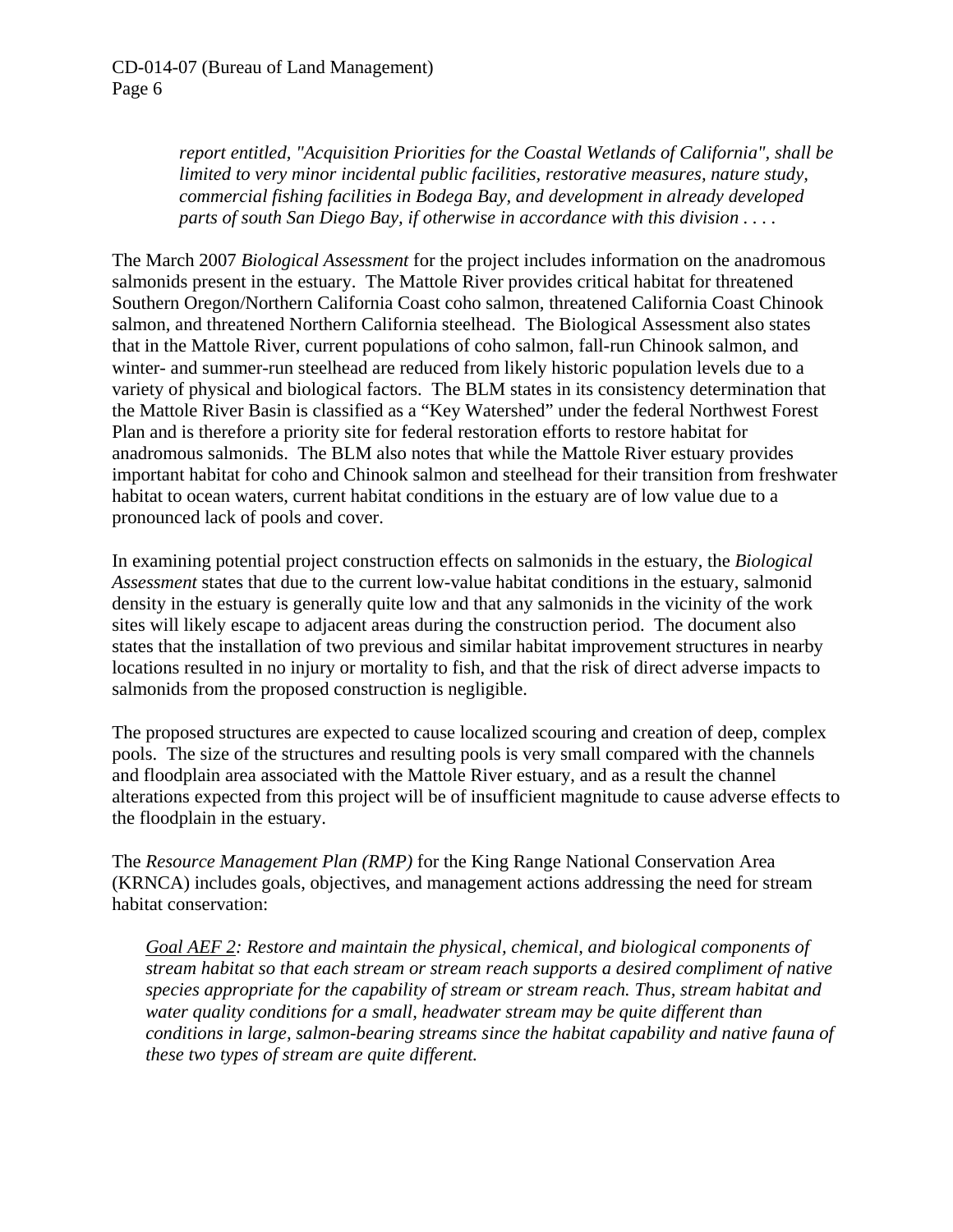To this end, the *RMP* includes guidelines which state that implementation of enhancement projects in the Mattole River Estuary would be considered if:

- *Project implementation would provide beneficial habitat for salmon, steelhead, or other desired native species.*
- *Analysis has shown that the project would address habitat conditions limiting survival of target species at a particular life stage.*
- *The project would not create a hazard for KRNCA visitors or other recreationists.*
- *The proposed project meets these RMP goals and guidelines previously reviewed by the Commission in its concurrence with CD-085-04.*

Section 30233(a) of the Coastal Act provides that a project involving fill of coastal waters, wetlands, and estuaries must be an allowable use, be the least environmentally damaging feasible alternative, and include mitigation measures to minimize adverse environmental effects. The project purpose is to restore salmonid habitat to the Mattole River estuary and is therefore an allowable use under Section 30233(a)(7). The BLM examined alternatives to constructing the log/boulder structures:

*An alternative method for creation of pool habitat is to excavate or dredge bedload from the river bed and haul that material to offsite locations. Although this alternative results in immediate creation of pools, the pools only remain until bedload movement causes filling. Without the presence of immobile material in the river bed to create and maintain bed scour, excavated pools are temporary features. In addition, excavating or dredging bed material does not increase cover for fish. Thus, this alternative is not feasible and does not fully meet the intent of the project.* 

Mitigation measures are incorporated into the project to minimize any potential adverse impacts to estuarine resources. The work is timed to occur at the river's low flow period and when the majority of juveniles of the three local salmonid species have left the estuary. The project will use construction methods and materials previously shown to be successful in the Mattole River estuary for creating salmonid habitat improvements while minimizing adverse effects to estuary water quality and fish populations. Existing access roads will be used to approach the work site to avoid disturbing riparian vegetation in the floodplain. Installation of silt fences will control possible sediment suspension during construction of the temporary berms around the three work sites. Silt fences, in combination with the removal of salmonids from the immediate work sites prior to berm construction, will minimize potential injury or mortality to salmonids. Placing the construction excavator on gravel bars rather than in the river bed (except if absolutely necessary to install the temporary bridge) and implementing a spill control plan for machinery used in the project will protect water quality in the estuary. All construction equipment at the site will be checked for fluid leaks daily prior to the start of work and will not be used until any leaks are repaired or the leaking equipment is replaced. Absorbent pads will be stored on site and will be deployed should toxic materials be spilled.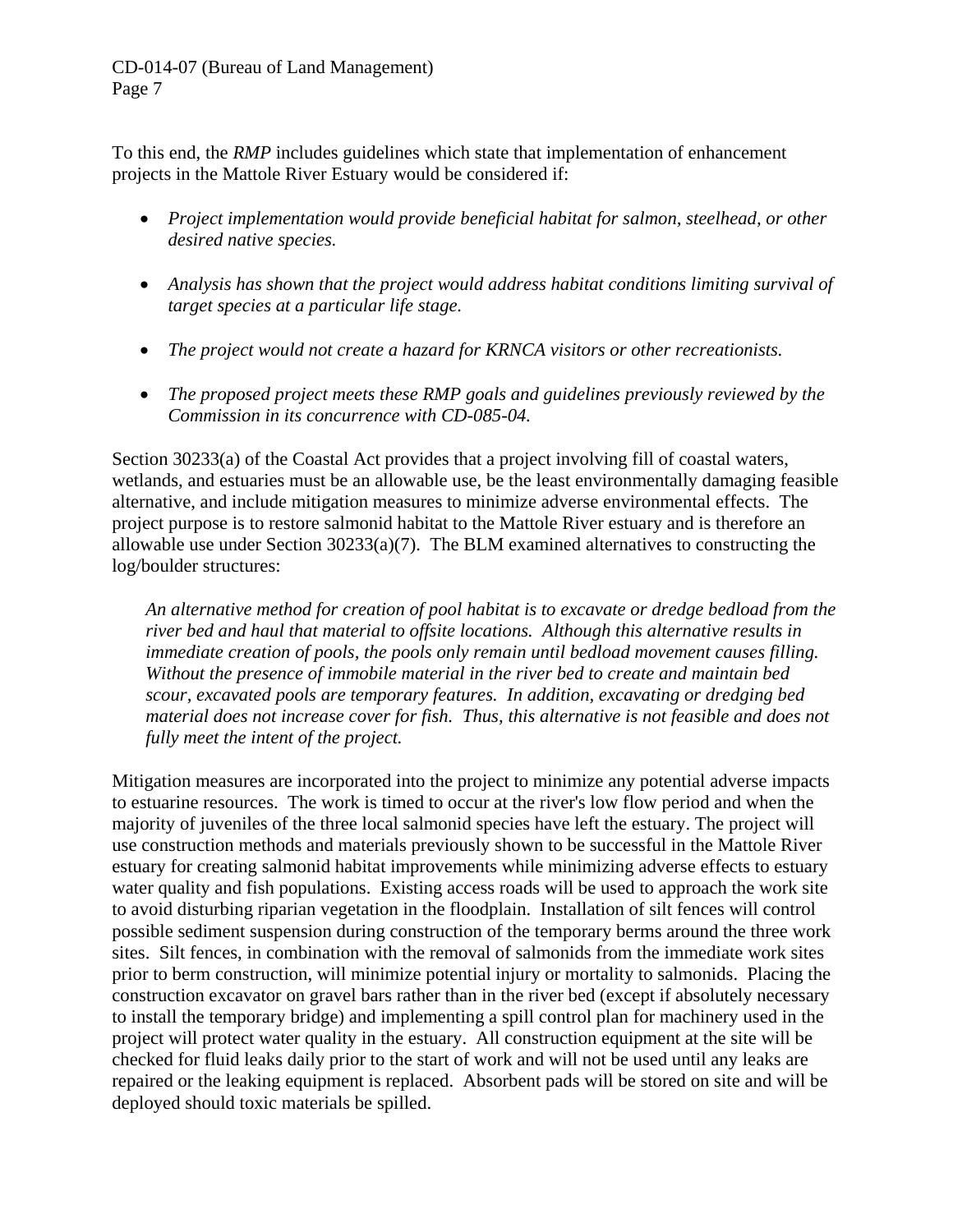Once the habitat improvement structures are installed, the BLM will implement a monitoring program to determine whether the project goal is achieved. The consistency determination states that:

*The goal of the proposed project is to improve functioning conditions in the Mattole River estuary, measurable through the following: (1) increase habitat complexity, (2) increase cover, (3) increase pool quantity and quality, and (4) decrease temperatures. The overall structural objective is to create habitat at each structure with the above measures. The overall functional objective is for salmonids to utilize the habitat created. The area of the estuary is approximately 250 acres; however, MSG [Mattole Salmon Group] surveys document salmonids only using a portion of the estuary, particularly along a portion of the banks containing over-hanging riparian vegetation, and under the log structure the MSG built in 2003. In this regard, salmonids are currently rearing in approximately 10 percent of the estuary. The proposed project is expected to increase available habitat, through creation of deep, cool pools with cover, by approximately 40 percent.* 

*Monitoring will occur throughout the summer of 2007 as part of our Estuary water quality monitoring program, which includes abundance surveys of salmonids. In addition, the structures will be monitored at least twice during the summer months over the next five years. Monitoring will consist of visual observations of the structures and underwater observations of habitat and salmonid presence. In the short-term (upon completion of project activities), the MSG expects the project to increase habitat complexity, increase cover, and increase scour functions. Through the increased scour functions, the MSG expects the proposed project, in the long-term to create cold, deep pools utilized by salmonids as over-summer rearing habitat. The project will be deemed successful if the expected habitat conditions are created and salmonids are utilizing the structures as a cold water refuge, increasing the available rearing habitat by 40%.* 

Exhibit 5 is a preliminary 2006 monitoring report for the existing habitat improvement structure in the estuary. The BLM will provide copies of all final monitoring reports for the three proposed habitat improvement structures to the Commission's Executive Director.

In April 2007, the NMFS completed its informal consultation on the proposed project pursuant to Section 7(a)(2) of the Endangered Species Act. NMFS concurred with BLM's determination that the project activities may affect, but are not likely to adversely affect coho salmon, Chinook salmon , steelhead, or their critical habitats. The NMFS states that while there will be short term temporary effects on the estuary from construction activities, in the long term the project will enhance fish habitat in the Mattole River estuary.

In conclusion, the Commission finds that salmonid habitat quality in the Mattole River estuary is of low value and that the three proposed log/boulder habitat improvement structures would provide needed pool and cover components for threatened coho and Chinook salmon and steelhead. Two similar structures installed upstream of the proposed work site in 2004 appear to be functioning as designed, and monitoring of structure function and habitat improvements are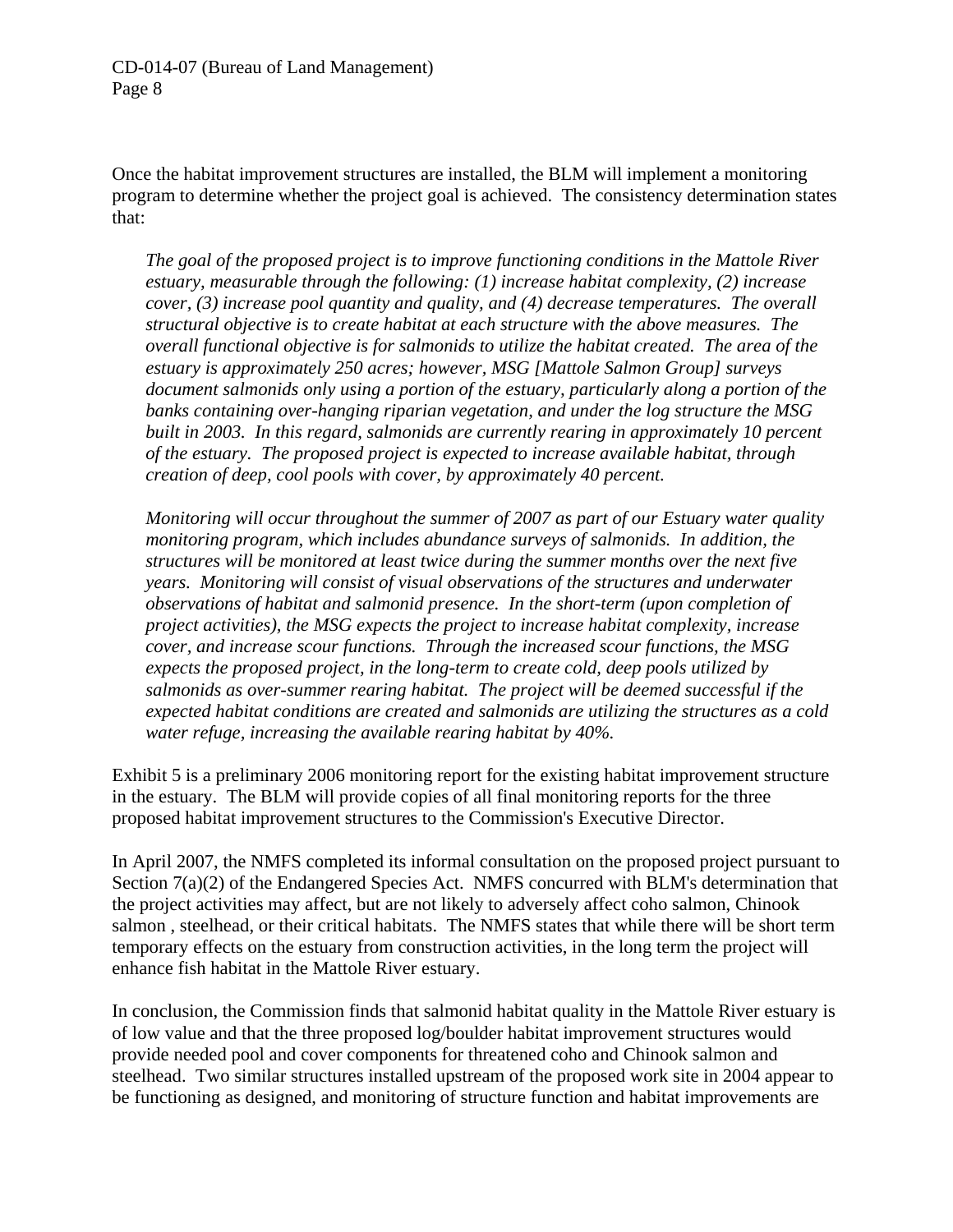incorporated into the proposed project. The project is consistent with estuarine habitat restoration goals found in the *Resource Management Plan* for the King Range National Conservation Area, and the National Marine Fisheries Service concluded that the project will enhance fish habitat in the estuary. Lastly, the proposed structures meet the Coastal Act Section 30233(a) allowable use, alternatives, and mitigation tests for fill of estuarine waters. The Commission therefore concludes that the project is consistent with the marine resource, estuarine habitat, and water quality policies of the CCMP (Coastal Act Sections 30230, 30231, and 30233).

#### **B. Public Access and Recreation.** The Coastal Act provides:

*Section 30210. In carrying out the requirement of Section 4 of Article X of the California Constitution, maximum access, which shall be conspicuously posted, and recreational opportunities shall be provided for all the people consistent with public safety needs and the need to protect public rights, rights of private property owners, and natural resource areas from overuse.* 

*Section 30211. Development shall not interfere with the public's right of access to the sea where acquired through use or legislative authorization, including, but not limited to, the use of dry sand and rocky coastal beaches to the first line of terrestrial vegetation.* 

#### *Section 30212.*

*(a) Public access from the nearest public roadway to the shoreline and along the coast shall be provided in new development projects except where:* 

- *(1) It is inconsistent with public safety, military security needs, or the protection of fragile coastal resources,*
- *(2) Adequate access exists nearby. . .*

*Section 30213. Lower cost visitor and recreational facilities shall be protected, encouraged, and, where feasible, provided. Developments providing public recreational opportunities are preferred . . . .* 

*Section 30220. Coastal areas suited for water-oriented recreational activities that cannot readily be provided at inland water areas shall be protected for such uses.* 

In January 2005 the Commission concurred with a BLM consistency determination (CD-085-04) for the King Range National Conservation Area *Resource Management Plan*. The *RMP* includes discussion of recreational vehicle access and dispersed recreation in the Mattole River estuary:

*TRV 1.8.1.4 (Mattole Estuary Road and Spur): Approximately 1/2 mile. Limited: Designated Routes Only (route to be marked each spring after high water subsides). Season length would vary based upon water levels. Route would be closed for the season when flooded by winter flows, and reopened when water levels subside in spring.*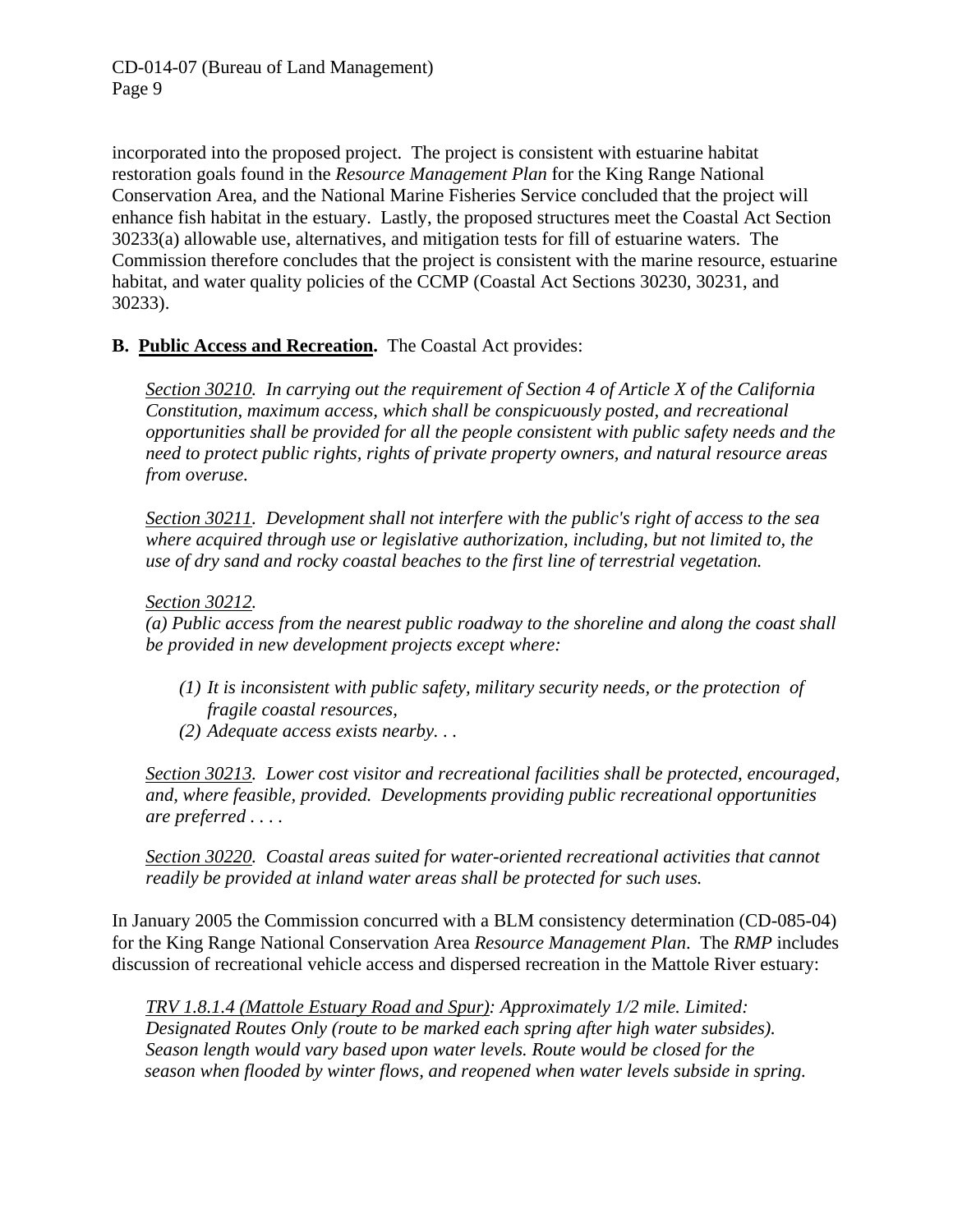*Rationale: This road and a number of unmaintained spurs provide access into the gravel bars in the Mattole Estuary area. The main road also fords the river to private property on the north side (landowner has an easement). The gravel bars are currently accessed for a variety of uses, including fishing (drift boat takeout), hunting, hiking, overnight camping, and wildlife viewing. Parts of the estuary contain riparian vegetation and woody debris critical to the anadromous fishery and other wildlife values. Local fishery restoration groups have focused considerable attention on monitoring and improving habitat in the area and are concerned about impacts from unmanaged vehicle use, as well as firewood cutting, escaped campfires, etc. The portion of the estuary below mean high water line was outside of BLM's management jurisdiction. However, the BLM recently obtained a permit from the State Lands Commission to manage vehicle use on these lands. Allowing use on designated routes would provide for managed vehicle access and use of two routes that do not impact the riparian vegetation.* 

*FZAU 6: Dispersed camping would continue to be allowed along the Mattole Estuary access route identified in the Travel Management section of the plan (Section 4.18). Barriers of natural materials (mainly driftwood) would be placed along the access route to allow a small number of dispersed camping locations, but to restrict vehicle and camping access from disturbing sensitive estuary resources and riparian areas. This site would not be designated as an overflow or dispersed campsite, but would be managed to allow continued use at a small number (5-10) of dispersed locations.* 

The BLM states in the subject consistency determination that a variety of water-oriented recreational activities presently occur in the Mattole River estuary, including camping at the Mattole Campground, beachcombing, hiking along the river and beach, fishing, boating, and vehicle access into the estuary and onto the gravel river bars. Vehicular access onto the gravel bars within the estuary has existed for decades. The BLM also states that while the proposed project will use an existing public access road within the estuary to approach the project site, the temporary construction traffic and work will not impede public access to the estuary or adjacent coastal areas, and that the fish habitat improvement structures will not change public access to or recreational use of the Mattole River estuary.

The proposed project will occur over an approximate three-week-long period in June 2007. The BLM is not closing or restricting any existing public access routes or recreational areas in or adjacent to the Mattole River estuary during the construction period, except for the immediate area where installation of the habitat structures will occur. Vehicles are presently allowed on the gravel bars in the estuary for a variety of recreational activities and such use will continue during the construction period. The temporary presence of a small number of construction-related vehicles at the work site will not be disruptive or represent a new means of access into the estuary. The expected improvement in salmonid habitat in the estuary due to the construction of the log/boulder structures is also expected to ultimately improve recreational fishing in the Mattole River and in adjacent coastal waters. Therefore, the Commission finds that the proposed habitat improvement structures will not adversely affect public access and recreation on the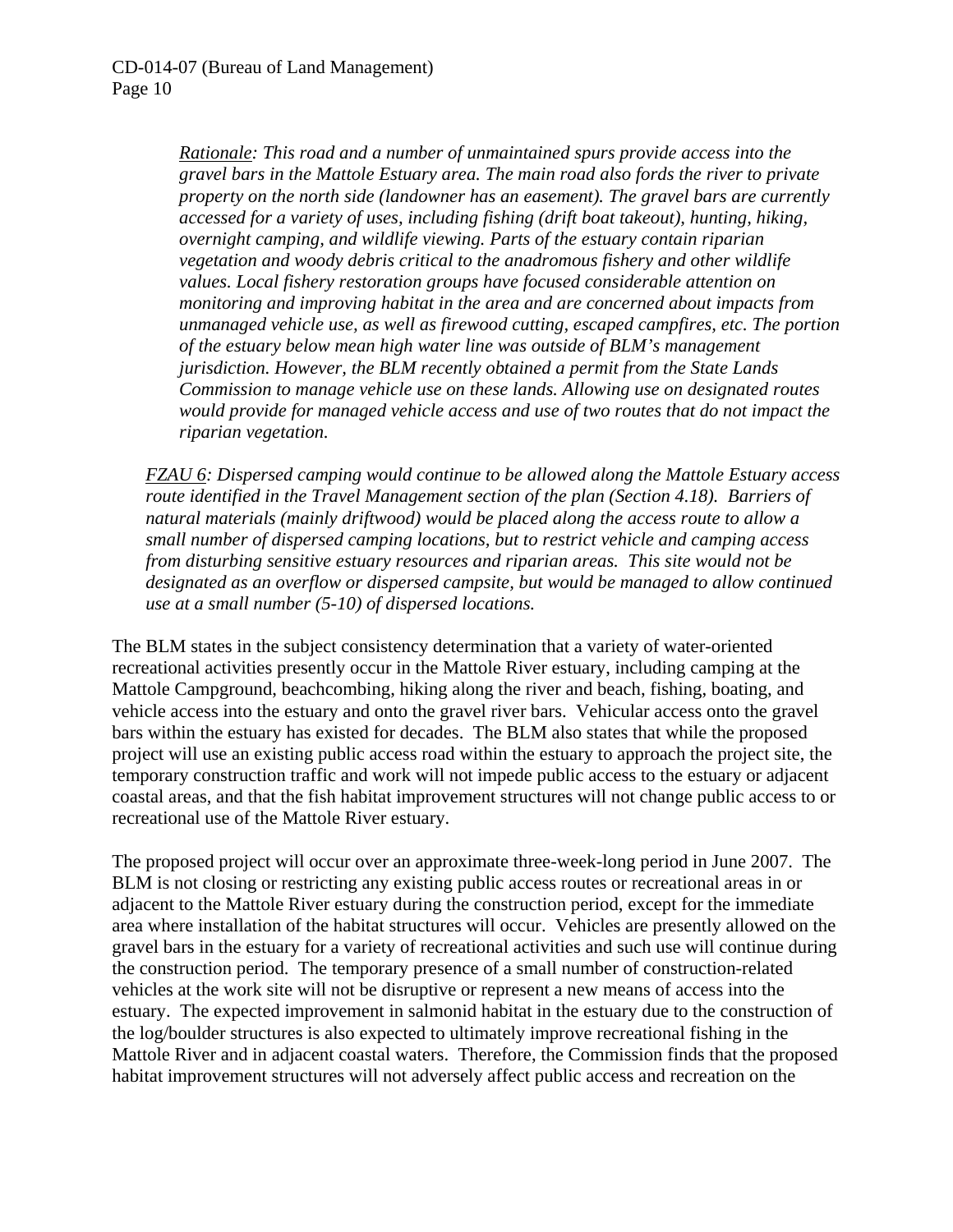Mattole River estuary, and that the proposed project is consistent with the access and recreation policies of the of the CCMP (Coastal Act Sections 30210-13 and 30220).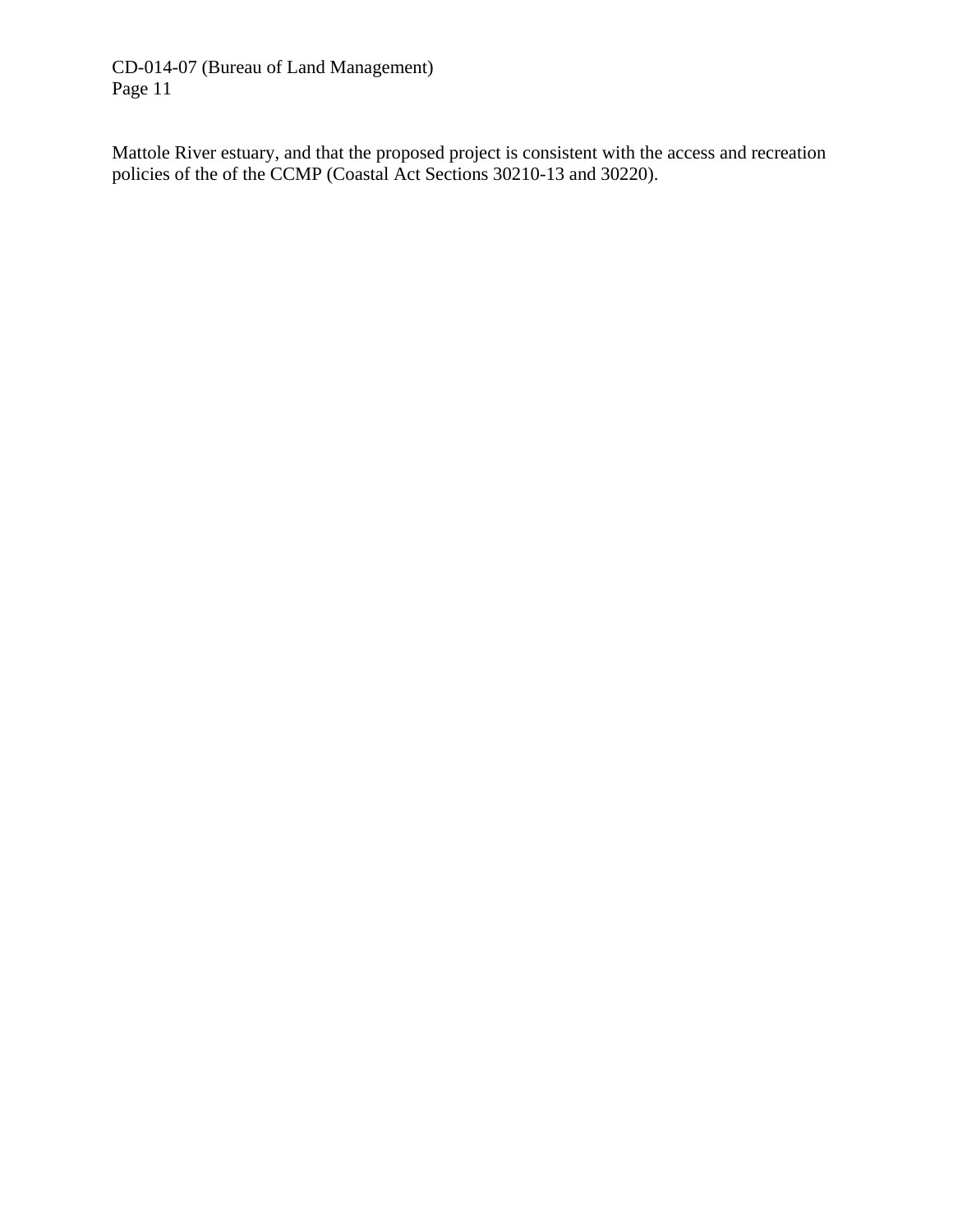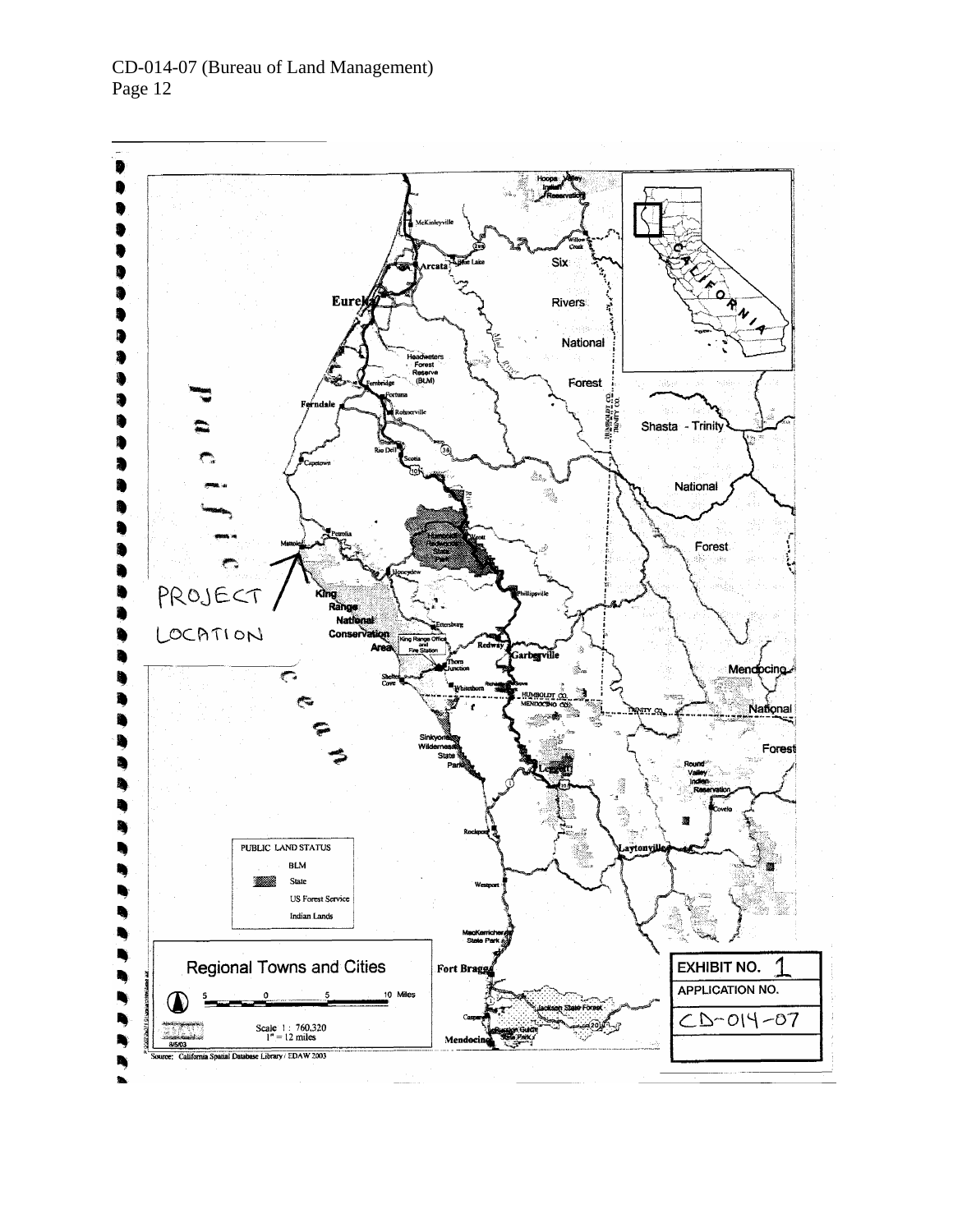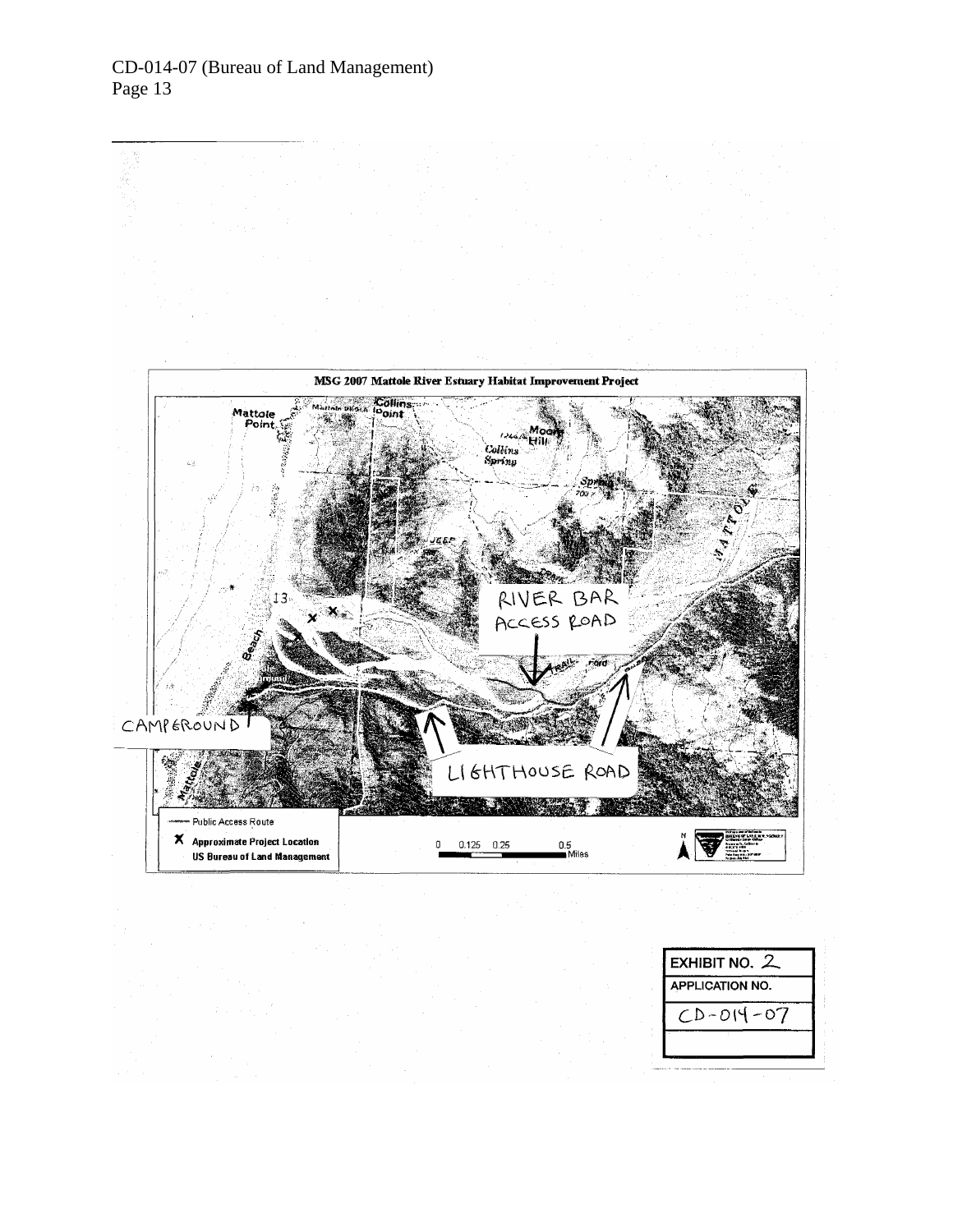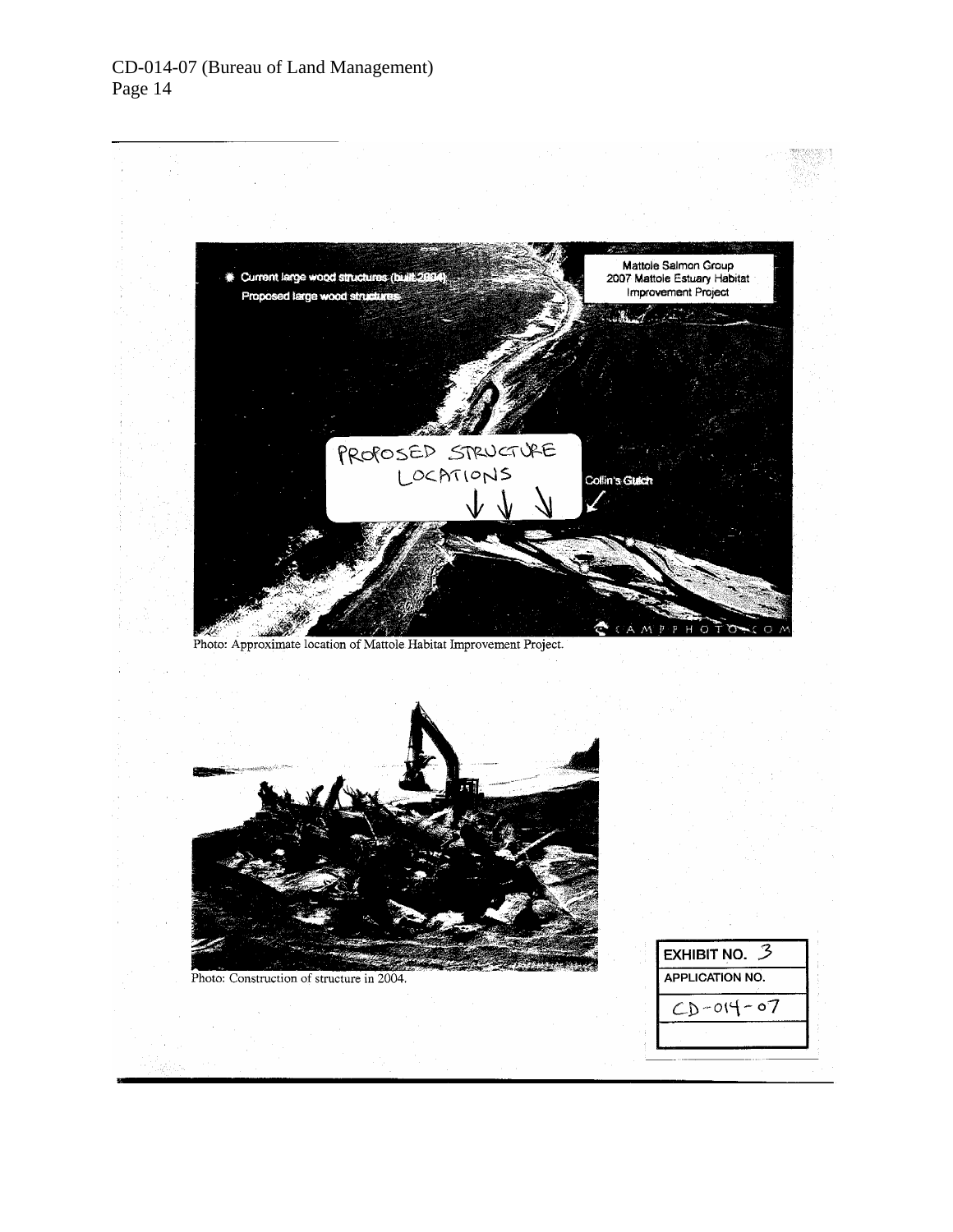